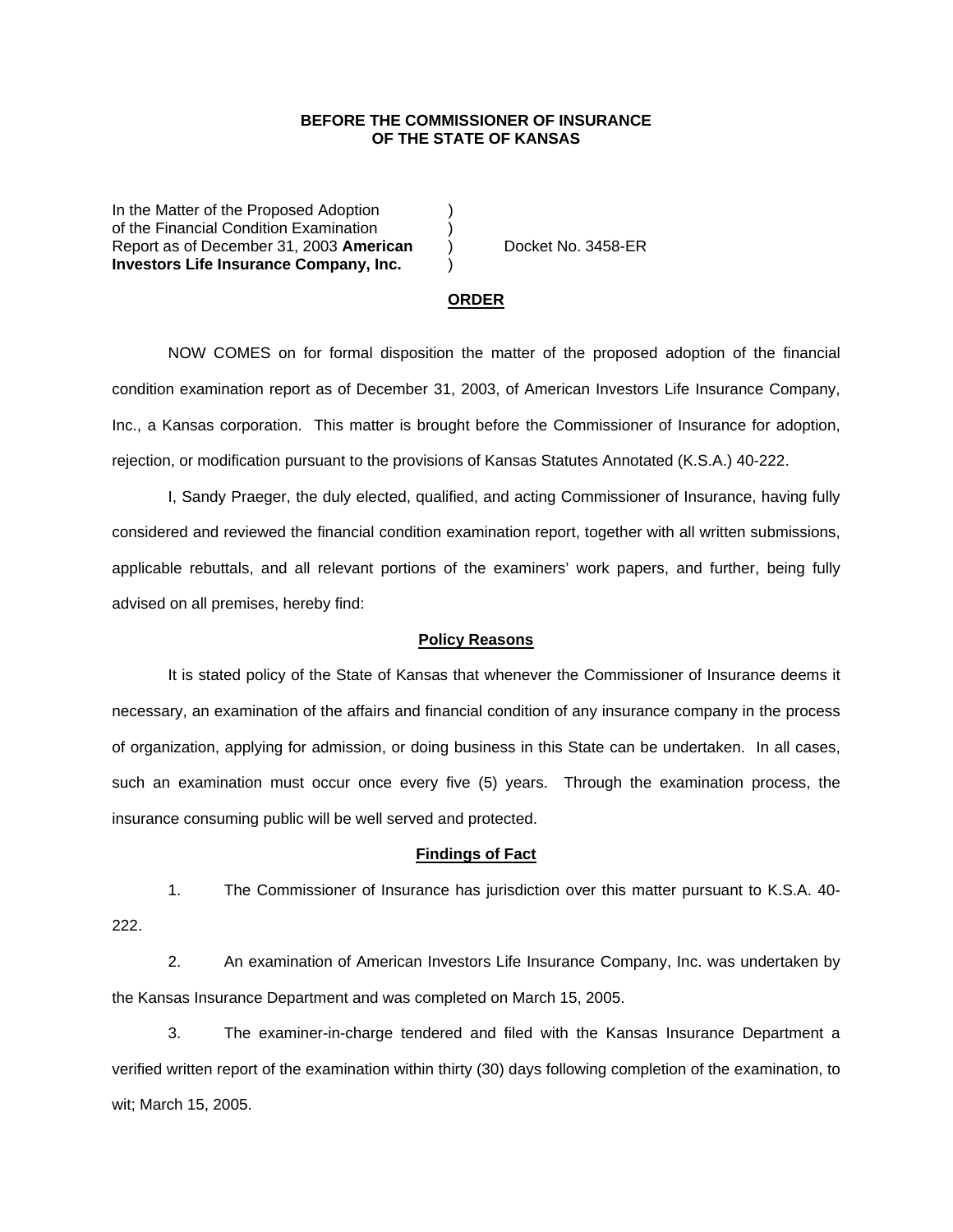4. Following receipt of the verified report, the Kansas Insurance Department transmitted the report to American Investors Life Insurance Company, Inc. on March 29, 2005, with a duly executed notice advising the company of its opportunity to prepare and submit to the Kansas Insurance Department a written submission or rebuttal with respect to any and all matters contained in the report. American Investors Life Insurance Company, Inc. was further advised that any written submission or rebuttal needed to be filed with the Kansas Insurance Department no later than thirty (30) days after receipt of the verified report.

 5. Representative officials, along with their outside legal counsel, of American Investors Life Insurance Company, Inc. met with Kansas Insurance Department officials on April 20, 2005, at the Kansas Insurance Department during which the company filed oral objections/rebuttals of certain segments of the verified report. The Commissioner of Insurance, based upon these oral objection/rebuttals, agreed to modify the report.

 6. The Kansas Insurance Department transmitted the modified report to American Investors Life Insurance Company, Inc. on April 22, 2005, with a duly executed notice advising the company of its opportunity to prepare and submit to the Kansas Insurance Department a written submission or rebuttal with respect to any and all matters contained in the report. American Investors Life Insurance Company, Inc. was further advised that any written submission or rebuttal needed to be filed with the Kansas Insurance Department no later than ten (10) days after receipt of the verified report.

 7. Based upon the written submission tendered by American Investors Life Insurance Company, Inc., the company took no exceptions to matters contained in the verified report.

 8. Within thirty (30) days of the end of the time period allowed for written submission or rebuttal, the Commissioner of Insurance fully reviewed the report, together with all written submissions and rebuttals provided by American Investors Life Insurance Company, Inc. The Commissioner of Insurance further reviewed all relevant workpapers.

 9. No other written submissions or rebuttals were submitted by American Investors Life Insurance Company, Inc.

#### **Conclusion of Law**

10. K.S.A. 40-222(k)(2) provides: